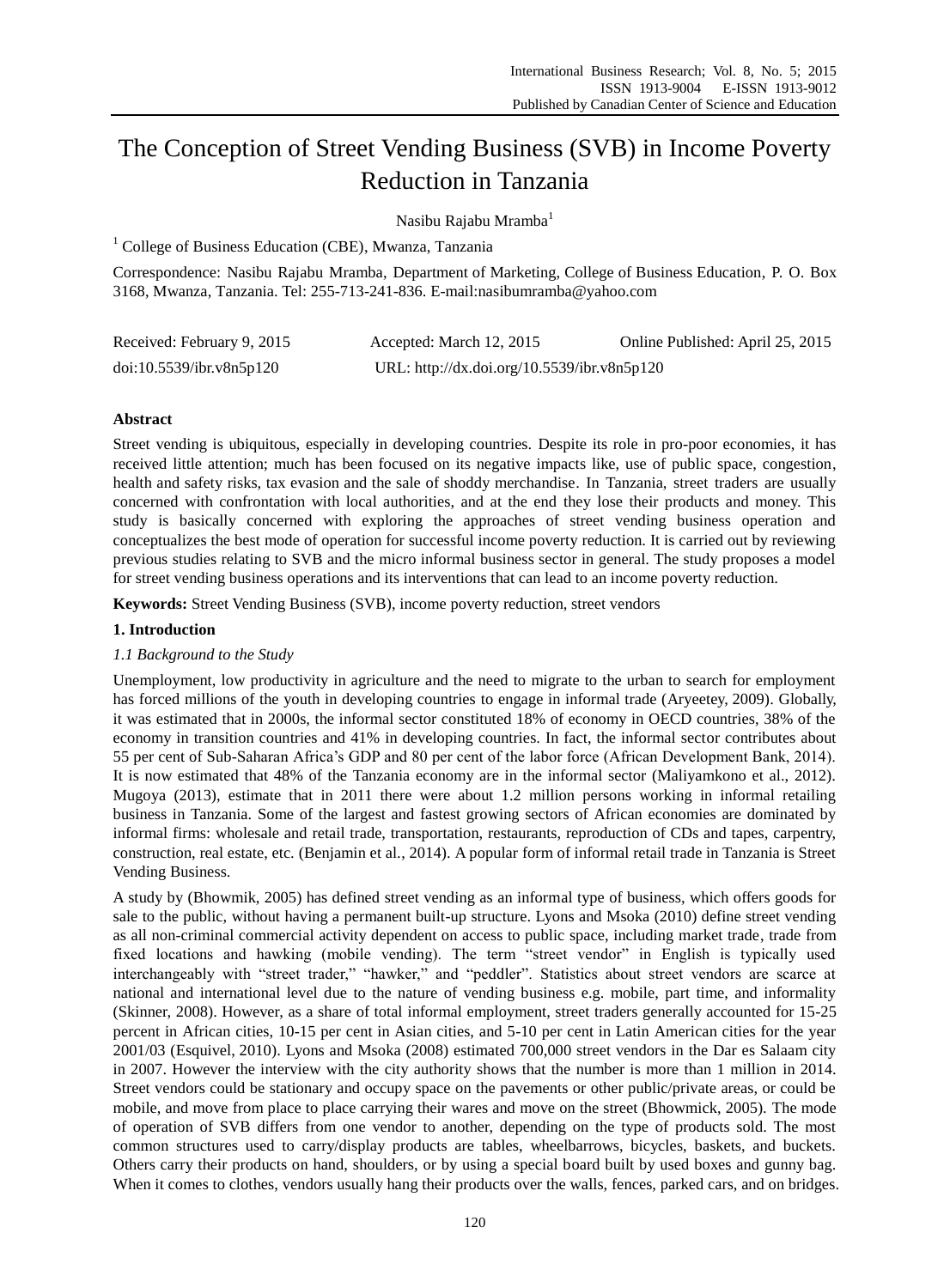It is common to find street vendors in highly populated areas like bus stands, high traffic roads, near the market, football grounds and worship centers.

Micro-enterprises (e.g. SVB) are claimed to be important for surviving or escaping poverty in developing country cities (Lyons, 2013).This is because they provide employment, income, relative cheap price products, and a variety of newly products to the public (Adhikari, 2012). Conversely vendors are continuously on the run due to constant harassment, assault and seizure of goods by the local government authorities or police in and other users of the city space (Asiedu & Agyei-Mensah, 2008). Furthermore, they are challenged by limited access to capital, unstable security, unplanned policies on urban development, harassment from the owners of formal business, and low level of business skills (Falla, 2013).They lack intrinsic empowerment, basic freedoms, self-confidence, walking with dignity, feeling respected, and living without fear (Nussbaum ,2003). These hindrances limit opportunities for street vending business (SVB) to work efficiently for the income poverty reduction. Godfrey (2011) argues that the informal economy has a great potential for poverty reduction and researchers should focus more into this relation.

Poverty is often presented as an evolving concept linked to dominant development paradigms. It can be defined and measured in different ways; the common ones are direct and indirect methods. A direct definition of poverty focuses on relative deprivation (poverty seen as having unfavorable living condition), usually base on basic living requirements. The indirect poverty definition is using a yardstick for consumption and living conditions such as disposable income (poor if disposable income is less than minimum subsistence) in other words it is referred to as income poverty (Dixon et al., 2002). In other words, income poverty is when income fails to meet the established threshold. The international standard of extreme poverty is set to the possession of less than 1\$ a day (Smelser & Baltes, 2001). Poverty is often presented as an evolving concept linked to dominant development paradigms. Poverty can be defined and measured in different ways; the common ones are direct and indirect methods. A direct definition of poverty focuses on relative deprivation (poverty seen as having unfavorable living condition), usually base on basic living requirements. The indirect poverty definition is using a yardstick for consumption and living conditions such as disposable income (poor if disposable income is less than minimum subsistence) in other words it is referred to as income poverty (Dixon et al., 2002). In other words, income poverty is when income fails to meet the established threshold.

The international standard of extreme poverty is set to the possession of less than 1\$ a day (Smelser & Baltes, 2001). Tanzania is one of the poorest countries in the world; for instance, in the human development index (HDI) -2013 its values is 0.488 which is in the low human development category, positioning the country at 159 out of 187 countries in the report (UNDP, 2014). Despite recording high rates of economic growth over the years, averaging 7 per cent per annum since 2001, the level of poverty remained high in Tanzania with one-third of the population considered poor (UNDP, 2014). The Tanzania Household Budget Survey, 2011/12 shows that the incidence of Basic Needs Poverty has declined from 34.4 percent in 2007 to 28.2 percent in 2011/12 whereas Extreme poverty has been reduced by 6.5 percent between 2007 and 2011/12. Regardless of the significance in the decline of poverty over recent years, Tanzania remains a poor country. In 2012, its average per capita income stood at US\$ 570, placing it in the 176th position out of 191 countries in the world (World Bank, 2014). Hence there is a need out on how to reduce this level of poverty.

# *1.2 Problem and Aim of the Study*

Despite of a large number of research about the informality of street vending business, there is a lack of knowledge about how to make it work efficiently for income poverty reduction in Sub Saharan Africa counties particularly Tanzania. Therefore, this study aims at conceptualizing the street vending business for income poverty reduction in Tanzania. The objective of this study is to develop a conceptual model for income poverty reduction through street vending business.

# **2. Literature Review**

# *2.1 Theories of Informal Sector*

There are three schools of thoughts about the informal sector; romantic, parasite, and dual. The romantic view (De Sato, 1989) holds that, most of the informal undertakings are not quite different from the formal one; the distinction is that, they happen to be born in informal environment. If they will be intervened by the government in terms of policies, regulations, capital and skills they could perform in the same way as the formal sector (Granström, 2009). Basing to this view the informal sector is an engine of growth just waiting to be released by giving informal firm's property rights (Porta & Shleifer, 2008). According to this view informal firms are potentially productive, but held back by government policies, regulations, and limited access to finance. Therefore if such barriers would be eliminated informal businesses would register and take advantage of the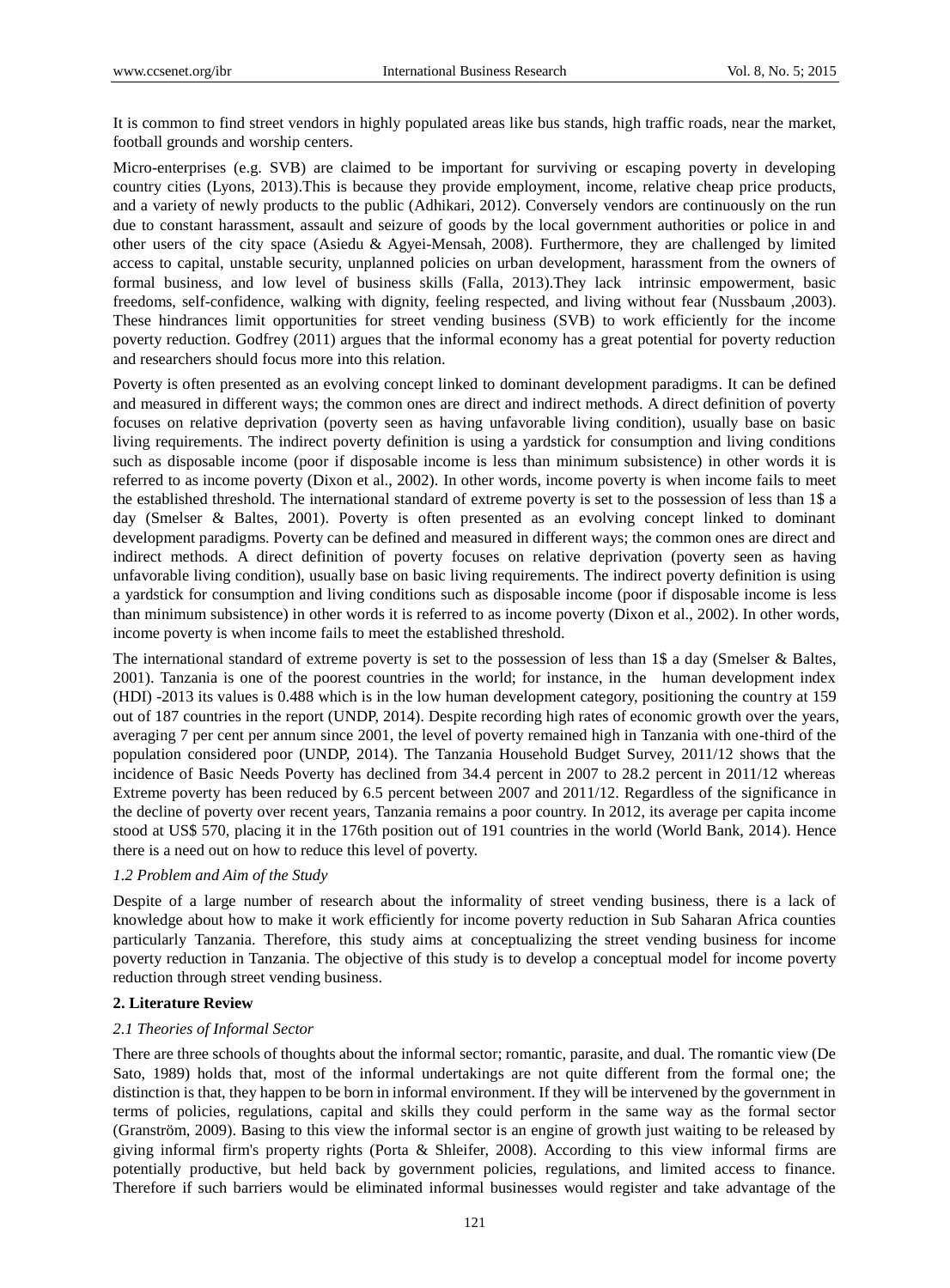benefits of their formal status. Generally, this view believes that informal undertakings are basically similar to official ones.

The Parasite view, sees informal enterprises from the perspectives of illegality and presents them as a means to gain an unfair advantage in their competition with the formal sector (Porta & Shleifer, 2008; Jütting & Laiglesia, 2009). It views, informal sectors as surviving at the expense of the formal sector. The parasite view holds that informal firms need to stay small to avoid detection. The decision to remain in the informal economy is a rational one, because the cost advantage of escaping taxes and regulations allows unofficial firms to undercut official firms in prices. Informal firms are thus hurting growth because their small scale makes them unproductive and because they take away market share from more productive, formal competitors. Government policy should aim to eradicate informal firms by reducing tax evasion and increasing government regulation enforcement.

According to the dual view as advocated by Harris and Todaro (1970), informal firms are highly inefficient, do not pose much threat to the formal firms, but also do not contribute to economic growth, which is driven by the efficient formal firms (Porta & Shleifer, 2008). The dualists argue that the informal actors and their operations have few linkages to the formal economy, but, rather, operate as a distinct separate sector of the economy (Chen, 2007). Given the heterogeneity of the informal economy, there is some truth to each of these perspectives.

Unlike the previous study (La Porta & Shleifer, 2014), this work is in favor of De Soto's romantic view of informality. This means that if the street vendors will be empowered in terms of business permits (license), policy, regulation special vending zones, appropriate business skills, vending association, and business security they would provide impetus to income growth and general business development which in turn could reduce poverty.

#### *2.2 Empirical Review*

The World Bank (2000) defines poverty as the economic condition in which people lack sufficient income to obtain certain minimal levels of health services, food, housing, clothing and education generally recognized as necessary to ensure an adequate standard of living. Poverty reduction is a function of many things, but the common one is the economic growth (Khan, 2009). Roemer and Gugerty (1997) argued that "GDP growth of ten percent per year is associated with income growth of ten percent for the poorest. These results give strong support to the proposition that growth in per capita GDP can be and usually is a powerful force in reducing poverty. Adenutsi (2009) argues that entrepreneurship (e.g. SVB) is the catalyst for economic growth and development through job creation, income, empowerment and poverty reduction in an economy. This suggests that in order to create high-income generating job opportunities and reduce poverty through entrepreneurship, there is the need for policy measures and intervention programmes that are critical and consistent with the objective of welfare improvements. In this sense there is a need for government and other development stakeholders to intervene the operation of street vending business in order to make it work for poverty reduction.

Wadzanai (2011) carried a study to investigate the impact of informal trade on poverty reduction in Zimbabwe. The findings show that the informal cross border trade contributes positively to poverty reduction. The contribution has been noticed through the improvement in the socioeconomic well-being of traders, traders to acquire assets, and improved food security. This calls for the government to develop policy and regulations for effective informal business operation, hence contribute to the national development. In sub-Saharan countries where formal employments are little and the level of education of many youth is minimal, informal business could serve as an alternative source of employment.

Another study by Misati (2007) in Kenya argues that the creation of wealth and poverty reduction in SSA is associated with informal sector particularly through the creation of employment. The study recommends that, policy in low income countries should include the role of informal sectors and the governments should improve the working conditions of the informal sector. In many African countries the working conditions of the informal sector are difficult and not regulated by the government policy and regulations.

Kar and Marjit (2009) in India explore the connection between informal trade and poverty. The findings show that the, growth of informal wage in the informal sector is capable of reducing the incidence of urban poverty. The study argues that, real informal wage increased with trade reform and transmitted favourable impact on urban poverty reduction. Yeboah"s (1980) study in sub-Saharan Africa argues that instead of discouraging informal trade activities emphasis should be on encouraging them and providing them with institutional, managerial, technical, and financial support necessary to grow and contribute to the economies. Mlinga and Wells (2002) Study in Tanzania show that, the informal sector (construction) is ignored and receives little support from the government. The study argues for the government to develop policies for supporting the informal sector that can used to address the needs of the informal sector, where the bulk of the labour force is found, as well as those of the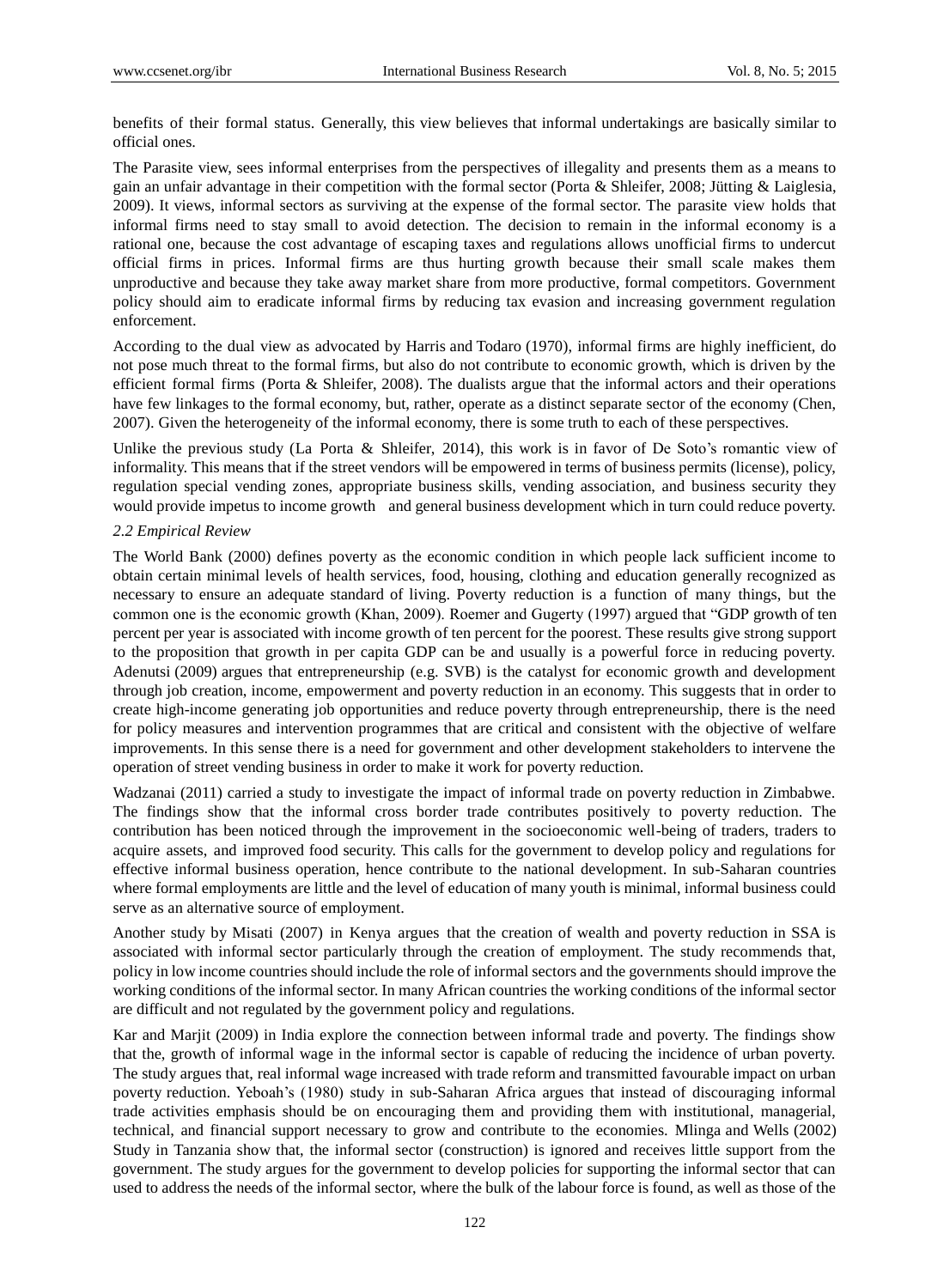formal sector. The study found strong linkages between formal and informal construction industries in Tanzania in the form of outsourcing. All these studies prove the ability of the informal sector to contribute to poverty reduction, through creation of employment and earnings. However, all the studies recommend to the government to develop favorable policy and regulation for smooth and effective informal sector operation. The informal sector is a combination of many industries e.g. construction, manufacturing, trade, employment, and many others yet none of them explore the linkages of street vending business and informal business.

# *2.3 Street Vending Business in Tanzania*

The micro-trade sector (street trade) is an important part of the economy, because it employs a large number of less educated people and acts as a "shock absorber" in the livelihood and earnings of the poor (Lyons & Msoka, 2008a). According to the recent survey Dar es Salaam City Council more than one million people are making living out of SVB in the city (URT, 2013). Furthermore many women vendors are major breadwinners in poor households in developing countries (Mitullah, 2003; Kusakabe, 2006). In a context of economic growth it is virtually the only redistributive mechanism for spreading the benefits of growth to large numbers of the poor. However the current policies at national and local government levels undermine micro-trading. The policies of eviction, reallocation and illegality are detrimental not only to vendors, but also to local authorities due to loss of trading revenues and costs of policing (Lyons & Msoka, 2008b). If the micro trade sector will continue to be undermined then, it can"t work for poverty reduction and even the evicted traders can engage in criminal activities. Another study in Tanzania by Lyons (2013) shows, that street vending is imperative for surviving and poverty reduction in the developing world. However, it is informal (in terms of business activities and commercial laws), stigmatized, impossible to access finance (e.g. capital and credit), and their business growth and sustainability is impended. The study argues that the recent Tanzania Property and Business Formalization Programme (MKURABITA) have addressed partially the challenges of street vending business. For example the study shows that the abolition of hawking license (Nguvu Kazi license) has worsened the street vending business operation. MKURABITA"s reform process failed to take into account the political economy of legal empowerment in this area.

Lyons and Msoka (2009) interviewed 622 traders in from Ilala, Kinondoni, Arusha, Mbeya and Mwanza in Tanzania and point out that, street vending business is an engine of pro-poor development and a means of participation by the poor in an increasing commercial economy. The study showed that Tanzania Local bylaws in the 1960s and 1970s made petty trading illegal, but the 1980s economic crisis and the introduction of the *Nguvu Kazi* license gave traders some legitimacy. However, the Business Licensing Act (2003), simplified license categories, and abolished the peddling license, cancelling the *Nguvu Kazi* license and effectively making street-trade illegal. The findings of the study suggest that the current legal and business reforms in Tanzania failed to address fully the needs of micro business (street vending in particular) hence continue to stigmatize it. Furthermore, it failed to address fundamental contradictions between current urban policies on micro-trade. Charles (2014) research aims to establish the antecedents and challenges of street trading in the Dar es Salaam city. The findings show that, street traders in Tanzania experience serious challenges of eviction, limited access to capital, unstable security and unplanned policies on urban development. The study suggests that violent confrontations between the government and street vendors cannot address the challenge of street vending. Instead, careful planning, negotiations with and the involvement of vendors" organizations could facilitate relocation, formalization and order in running street trading.

## **3. Making Street Vending Business Work for Income Poverty Reduction**

## *3.1 Introduction*

According to the romantic view (La Porta & Shleifer, 2008) the total factor productivity of informal enterprises are large, but their size is small due to the obstacles to their growth (regulation, policy, commercial laws, licensing, etc). If these hindrances made free, then the informal sectors could contribute to the economy the same as formal sector does (Pagés, 2010). Despite being potential for the employment, income generation, and distribution of relative priced good street vending businesses do not contribute significantly to economic growth and poverty reduction due to many constraints impending it. Studies show that, a street vendors earn more than 1 USD per day, however they could earn more than that (Saha, 2011; Bhat & Nengroo, 2013; Mitullah, 2010). In many developing countries street vending is often looked down as an undesirable activity undertaken by criminals which impinges on the use of public space. Also, it is often persecuted, lives in uncertainty, and works in poor conditions, with little access to infrastructure (Donovan, 2008). Being a part of the marginalized urban poor, street vendors are treated as trouble makers whose sole purpose is to create chaos on the streets (Bhomick, 2003). The public criticizes the existence of street vendors because they cause congestions and jams on the road; however the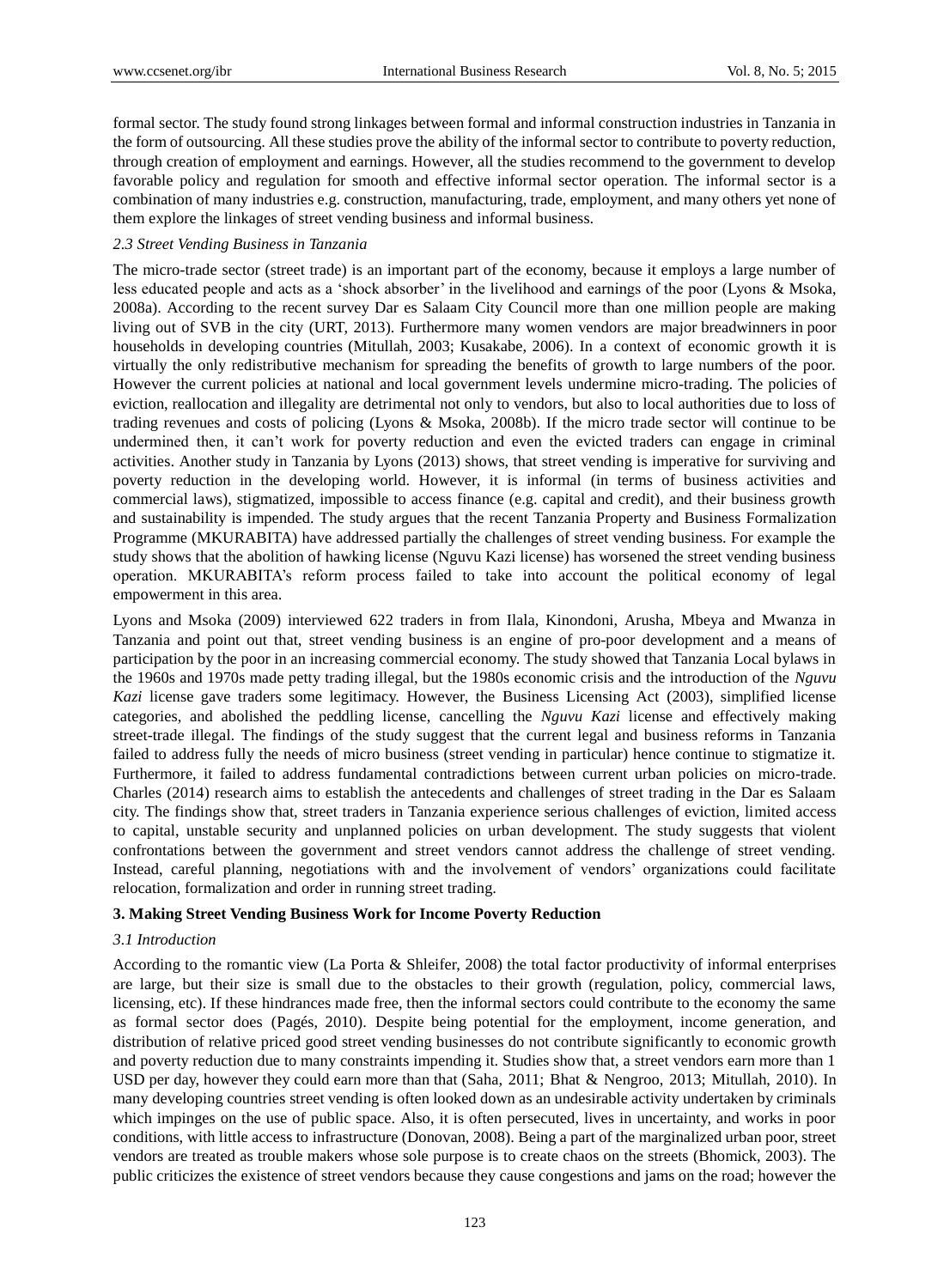formal business owners do not like street vendors because they cause unfair competition because of the low priced goods. In order to make street vending business meaningful for income poverty reduction the following are proposed

# *3.2 Illegality*

Majority of street vendors around the world, undertake business with fear of eviction, jailed, harassed, and fined because the laws do not recognize their operations. In many cases they pay a part of their daily sales as a bribe in order to continue do business (Bhowmik, 2005). Almost in all countries in Asia and Africa with exception of part of India Street vending is illegal and sometimes they are treated as criminals. Urban authorities in SSA except South Africa, operate with out-dated restrictive policies and regulations that lay emphasis on the illegality of street trade (Mitullah, 2003). Beside this, many vendors are not aware of these policies and regulations.

On March 2014, the President of India approved a law passed by both houses of Parliament, titled Street Vendors (Protection of Livelihood and Regulation of Street Vending) Act, 2014. According to the law, every street vendor in India shall have a right to carry on the business of street vending activities in the vending zones allotted to him in accordance with the terms and conditions mentioned in the certificate of vending (Gupta, 2014). India is the only country that has provided legal protection to street vendors for conducting their business. For the betterment of the street vending business to work for poverty reduction, there is a need for the African governments to address supportive policies, regulations and organization of street vending, that will take into account the current problems facing street vendors.

# *3.3 Business Location*

Street vending is the sub-sector of informal businesses that operate in urban spaces meant for other uses. The locations that street vendors took up are usually influenced by attractiveness, accessibility, number of customers, competitors, allocation by municipalities and the original site where vendor businesses started (Onyango et al., 2012). A study by (Ndhlovu, 2010) has established that, for street vendors accessibility to customers is a key consideration and they strategically located on the streets to avoid formalization costs such as rent, taxes and licenses. Hence the potential sites for SVB are the places with highest levels of pedestrian and vehicular congestion. As a result SV have been criticized as they because traffic accidents, increase levels of vehicle – generated air pollution, impede the flow of police, fire, ambulance, crowded sidewalk, and blocking the pathway (Bhowmik, 2005). Tanzania and Zambia has taken some initiatives to assist SV in terms of business locations. The "Machinga" complex is a 7-storey building built by the government of Tanzania to accommodate 10,000 street vendors in the Dar es Salaam city. Unfortunate vendors refuse to use the building for the reason that the location of the building is not accessible to customers, rent is high, and avoidance of paying tax. Instead, they prefer the open-air roadside stall lined along major arteries such as Uhuru and Msimbazi Streets. The same scene happened in Lusaka Zambia, where in 2009 the Zambian government completed the construction of Soweto Market and allotted the vendors with stores. However the allotted vendors did not occupy instead they continue vending on the street. The reason for rejection was high rent rates ranging from 12.6 USD to 6290.5 USD per month depending on the size (Ndhlovu, 2010). The fact is that, street vendors can"t operate where there are no customers, therefore the Tanzania government could not even spend 32 billion to build the particular infrastructure, and instead it could assign specific roads / streets for street vending business only. The lesson is; the local government authorities should include the street vending aspect in the urban planning policies. Vendors should be assigned specific streets/ roads to undertake business

# *3.4 Business License*

Tanzania Licensing Act (1972) requires every person doing business in Tanzania to possess the business license. Business licenses are the permits issued by the government that allow individuals or companies to conduct business within the government"s geographical jurisdiction. In Tanzania, street vendor was served by Nguvu Kazi License since 1980s. It was issued by the local government authorities under the Human Resources Development Act, and its purpose was to provide a limited legal status for microenterprises which were really too small to envisage what is often called the 'big' license (Nelson & De Bruijn, 2005). Unluckily the Business Licensing Act, 2003, abolished the hawking license (Nguvu Kazi), hence making the SVB being illegal (Lyons & Msoka, 2010). Furthermore the Tanzania Business Registration Act 2007, aimed at simplifying doing business, didn't incorporate the aspect of SVB (URT, 2007). Basing on these explanations, street vendors in Tanzania don"t have a business license, hence operate informally/illegally. In developed countries like the United Kingdom and United States, food vendors have identity cards and vending permits and they pay a specified amount of money as a fee. Business license is used as a tool for collecting tax and levies from the formal business by the local authorities.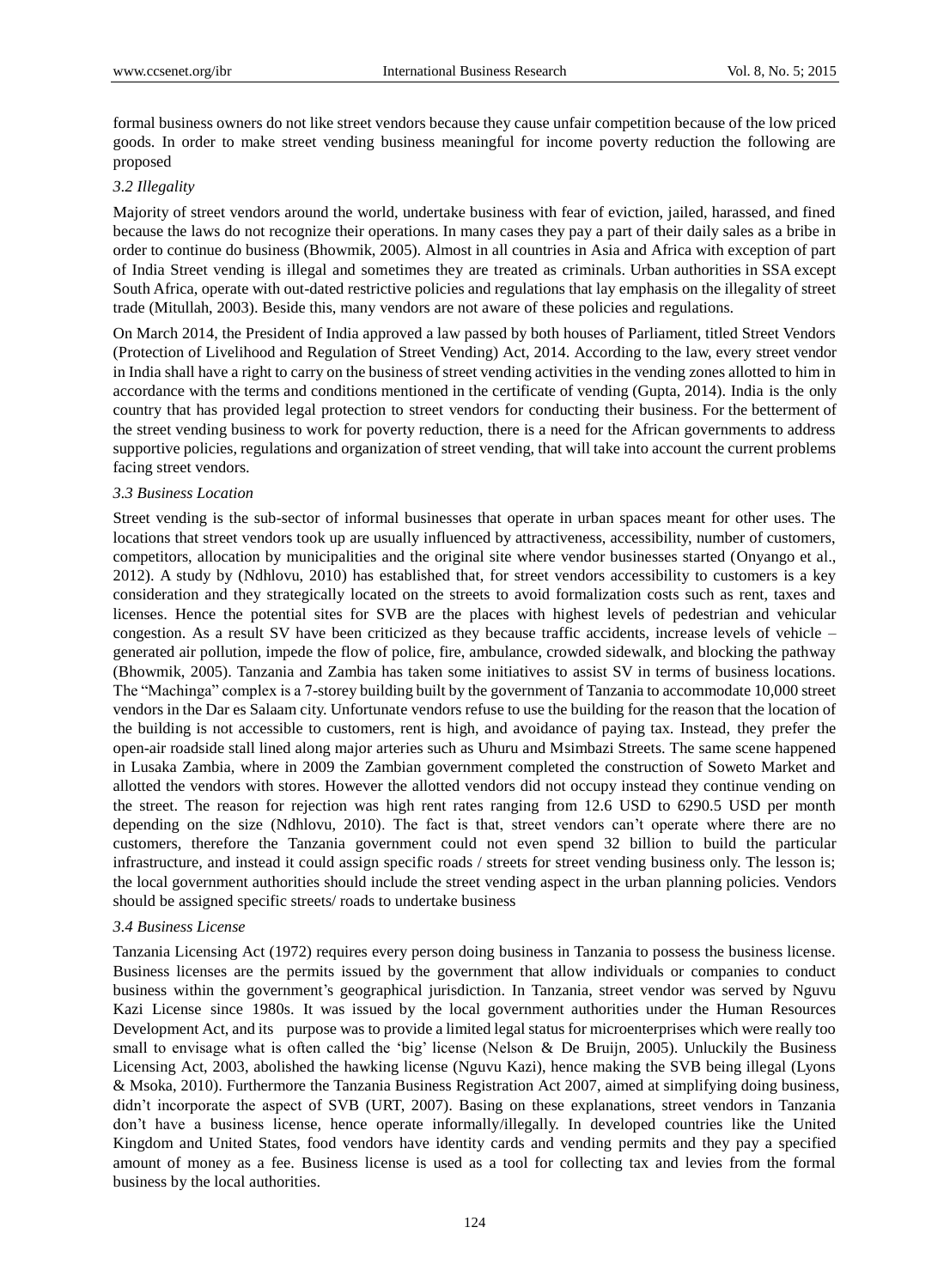Many African governments don"t earn revenue from street vending business as these don"t pay tax (Muiruri, 2010; Walsh, 2010). However, street vendors cause unfair competition with formal businesses which pay tax and other levies that are compulsory before getting a business license. Mensah et al. (2010) argue that street vendor's success is attributed with the ability of selling the products at the relatively low price compare with formal shops. This competitive advantage is obtained by not paying rent, tax, and other compulsory payments. The government of Tanzania is losing billions of shillings, which remain uncollected due to failure to incorporate informal business enterprises in formal identification arrangements for inclusion in the national tax base. Mugoya (2013), establishes that the government of Tanzania would collect about Sh86 billion annually by having small retail enterprises and informal tourism operations formalized. In countries like Cambodia street vendors pay varieties of taxes and fees e.g. Rent for space, rent for umbrella, tax, sanitation fees, security fees, and other fees (Kusakabe, 2006). Tanzania should develop a mechanism for collecting taxes from the street vendors. However, the size, time, and mode of collection should correspond to the nature of street vending business.

#### *3.5 Street Vendors Associations*

Street vendors as with other micro businesses, their ability to improve working environment rests on the ability to organize themselves. The street vendors" organizations/associations are supposed to enable vendors to defend their rights, secure access to the basic services, influence public policy, and increase their bargaining power (Muiruri, 2010). In Sub-Saharan Africa, except South Africa, vending associations address largely welfare issues, with very few focusing on business issues affecting their operations such as services, site of operation, licensing, policy and advocacy (Chen, 2001). In South Africa, associations provide some business services for members, such as bulk purchase, storage, marketing, training, negotiation and advocacy. Other associations in African cities are weak and cannot effectively advocate for their right to trade, they happen to arise only when there is a need thereafter disappear. In Dar es Salaam some group of vendors referred themselves as association based on contributions they made per day/week/month however they don"t have clear organizational goals, policy and regulations.

One of the best street vending associations in the world is National Association of Street Vendors of India (NASVI). NASVI has more than 540 member organizations, involving over 350,000 individuals (Ray, 2014). It is a coalition of trade unions, community based organizations (CBOs), non-government organizations (NGOs) and professionals. It is responsible for ensuring livelihood and social security of street vendors through policy interventions and changes in political, legal environment, building capacity of street vendor organizations, evidence gathering and dissemination of evidences and issues concerning street vendors and undertaking schemes and programs enabling vendors to get access to financial services, such as Credit & Thrift Cooperatives, Self Help Groups, formal banking institutions and insurance companies (NASVI, 2014). Tanzania street vending associations are very weak and unofficial, hence impossible to defend the needs, and rights of the street vendors. The Tanzanian government, NGOs, CBOS, needs to assist street vendors to establish a competitive association like NASVI. Strong Street vending association could be used to organize street vendors, responsible for the unethical and misconduct of the vendors, organize for the skills development of the vendors, arrange and coordinate the finance of the vendors and act as a bridge between street vendors and government.

## *3.6 Street Vending Policy*

Street vending policy is a tool for setting standards in the provision of public goods and services. Policies protect consumers, investors and the general public, while by-laws set controls that ensure that urban areas are safe and clean (Mittulah, 2003). In most of the African cities there is no specific policy for SVB, they are governed by either trade policy or SME policy, while their business environments are quite different. Among other issues a street vending policy should address the main challenges of SVB e.g. business location, license, taxation, skills development, inclusion of SVB in urban planning, and harassment from the local government authorities, public and formal business owners.

## *3.7 Skills Development*

The development of relevant skills and knowledge is a major instrument for improved productivity, better working conditions, and the promotion of decent work in the informal economy (ILO, 2002). Also the possession of relevant business skill is important for a trader to perform core business activities like marketing research, sales, business strategy, bookkeeping, and general business management. However, the micro business (street vendors) in Sub-Saharan Africa possesses a low level of skills (Fretwell & Colombano, 2000; Riordan et al, 1997; Okubena, 2014; Msoka, 2013; Schwarze, 2008; Kimando & Njogu, 2012). Hence there is a need to intervene with these aspects in order to make SVB work efficiently to the income poverty reduction.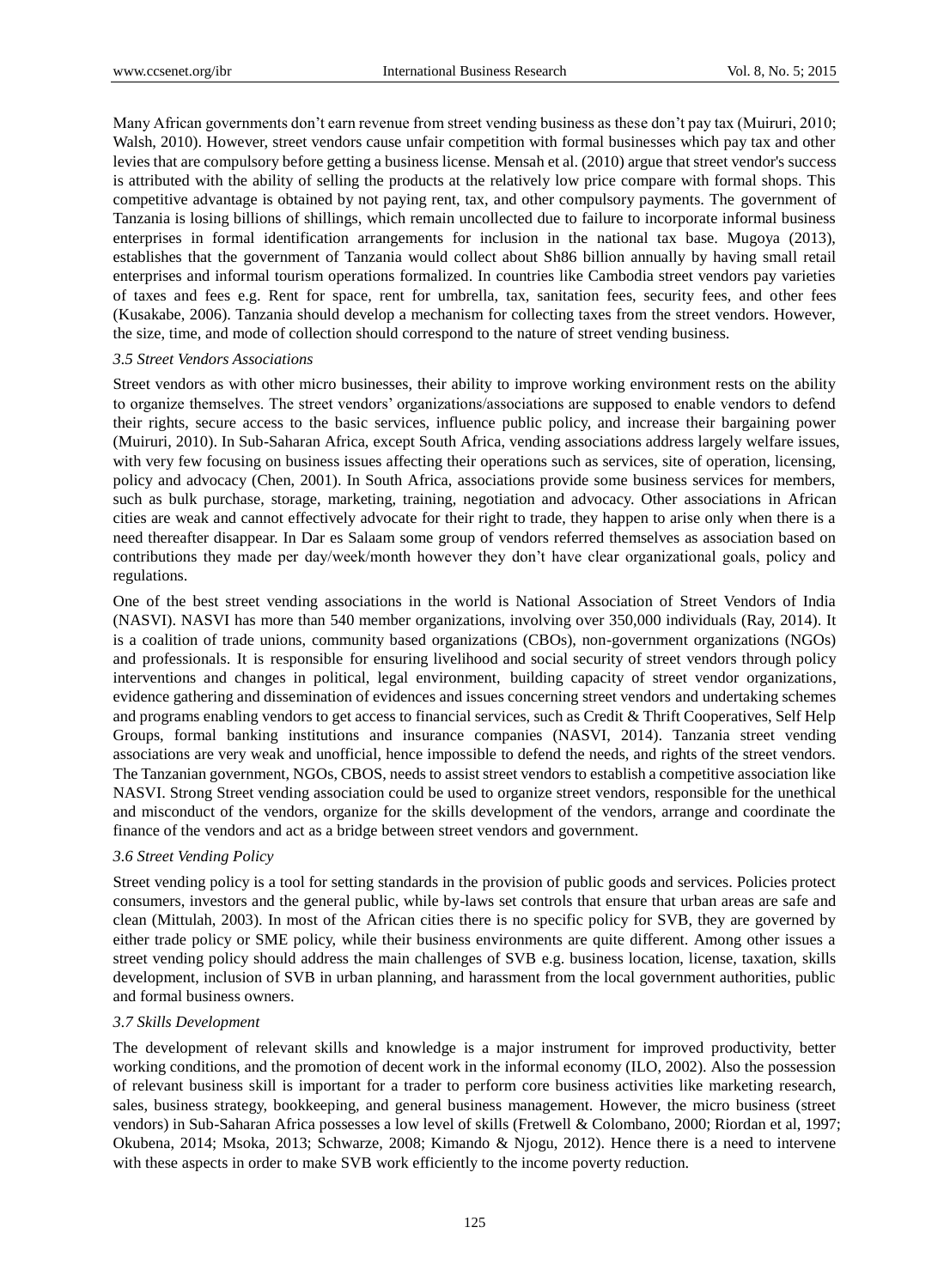## *3.8 Explanation of the Model*

The model includes three main parts; needed intersections, envisaged effects on SVB, and the income poverty reduction. According to the model SVB needs to be intervened in terms of policy, laws (regulations), license, skills development, association/organizations and business locations as discussed in section 3**.** In order to success in these agenda, there is a need to build a strong relationship with key stakeholders e.g. training institutions, urban authorities, street vendors themselves, public at large, formal business owners, and community based organizations/nongovernmental organizations responsible for trade. If these interventions will be successful, then street vendor productivity will be high, hence pay reduce confrontations with urban authorities, get more earnings, safety and security, clean environment, get appropriate skills and access to finance factors which are necessary for reducing income poverty through increase disposable incomes.

# **4. Conclusion and Recommendations**

The most basic finding from this study is that street vending business like another informal business is important to the livelihood of many less educated Tanzanians. It acts as a substitute of employment for those who lacked such opportunity in formal sector due to low level of education or lack of sufficient capital. However, the street vendors face many challenges due to the absence of supportive laws, regulations, and policies of the government; as a consequence their contribution to the income poverty reduction is minimal. In order to strengthen the role of SVB in income poverty reduction the Tanzanian government should develop supportive policies, laws, and regulations that address the informality and illegality of street vending business. This supports the romantic view of informal economy that, SVB is the same like other forms of formal business what needed are constructive interventions. According to this view informal firms are actually or potentially extremely productive, but held back by government taxes and regulations as well as by the lack of safe property rights and access to finance. If such barriers were lowered, SVB would register and take advantage of the benefits of their formal status. Currently the government of Tanzania is using millions of money to pay police and security guards to remove street vendors in Dar es Salaam city, such amount of money could be used to make SVB be meaningful for income poverty reduction. The future studies should test the model in different African countries.



Figure 1. A model for conception of street vending business for income poverty reduction

Source: Developed by using various literatures.

## **References**

Adenutsi, D. E. (2009). *Entrepreneurship, job creation, income empowerment and poverty reduction in low-income economies.* A Seminar Paper Presented at the Inaugural/1st Induction Programme of the Chartered Institute of Economists, (pp. 1-21). Accra Ghana. Retrieved from http://mpra.ub.uni-muenchen.de/29569/1/MPRA\_paper\_29569.pdf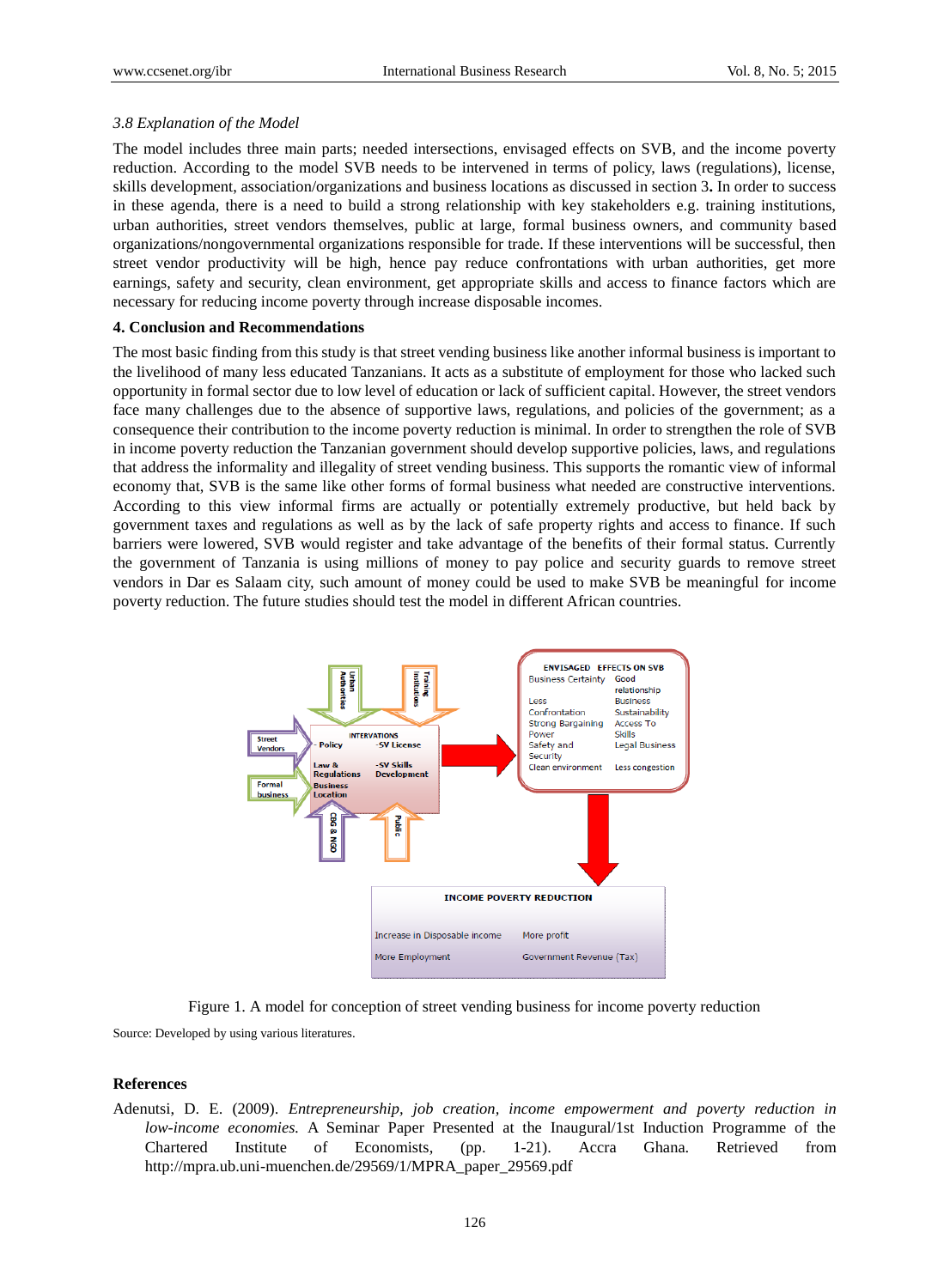- Adhikari, D. B. (2012). Income generation in informal sector: A case study of the street vendors of Kathmandu Metropolitan City. *Economic Journal of Development,* (13&14), 1-14. http://dx.doi.org/10.3126/ejdi.v13i0.7193
- Andrei, S., & Rafael, L. P. (2008). The unofficial economy and economic development. *Brookings Papers on Economic Activity, Economic Studies Program, 39*(2), 275-363. http://dx.doi.org/10.3386/w14520
- Aryeetey, E. (2009). The informal economy, economic growth and poverty in sub-Saharan Africa. *African Economic Research Consortium*, 1-42. Legon Ghana. Retrieved December 6, 2014, from http://dspace.africaportal.org/jspui/bitstream/123456789/32380/1/Aryeetey\_Informality.pdf?1
- Asiedu, A. B., & Agyei-Mensah, S. (2008). Traders on the run: Activities of street vendors in the Accra Metropolitan Area, Ghana. *Norsk Geografisk Tidsskrift-Norwegian Journal of Geography, 62*(3), 191-202. http://dx.doi.org/10.1080/00291950802335806
- African Development Bank. (2014, December 13). *Recognizing Africa's Informal Sector*. Retrieved from http://www.afdb.org/en/blogs/afdb-championing-inclusive-growth-across-africa/post/recognizing-africas-inf ormal-sector-11645/
- Benjamin, N., Beegle, K., Recanatini, F., & Santini, M. (2014). *Informal economy and the World Bank.* World Bank. http://dx.doi.org/10.1596/1813-9450-6888
- Bhat, G. M., & Nengroo, A. H. (2013). Urban informal sector: A case study of street vendors in Kashmir. *InternatIonal Journal of Management & BusIness studies, 3*(1), 112-115.
- Bhowmik, S. (2005). Street vendors in Asia: A review. *Economic and Political Weekly*, 2256-2264.
- Charles, G. (2014). Antecedents and challenges of street vending in Dar es Salaam: An exploratory survey. *International Conference On African Business And Small Business (ICAESB).* Dar es Salaam: University of Dar es Salaam Business School.
- Chen, M. (2007). *Rethinking the informal economy: Linkages with the formal economy and the formal regulatory environment.* United Nations University, World Institute for Development Economics Research. Retrieved from http://www.un.org/esa/desa/papers/2007/wp46\_2007.pdf
- Chen, M. A. (2001). Women and informality: A global picture, the global movement. *Sais Review, 21*(1), 71-82. http://dx.doi.org/10.1353/sais.2001.0007
- De Soto, H. (1989). *The other path: The informal revolution.* New York.
- Dixon, J., & Macarov, D. (2002). *Poverty: A persistent global reality.* London: Routledge.
- Donovan, M. G. (2008). Informal cities and the contestation of public space: The case of Bogot as street vendors. *Urban Studies, 45*(1), 29-51. http://dx.doi.org/10.1111/1468-2427.12030
- Esquivel, V. (2010). *The informal economy in greater buenos aires: A statistical profile.* Manchester, M2 7EN: Women in Informal Employment Globalizing and Organizing (WIEGO). Retrieved from http://www.inclusivecities.org/wp-content/uploads/2012/07/Esquivel\_WIEGO\_WP8.pdf
- French, H., Carnoy, M., Castells, M., Cohen, S. S., Cardoso, F. H., Paarlberg, R. L., & Koopmans, T. C. (2010). *The age of productivity: Transforming economies from the bottom up (No. E16-18).* Santiago, Chile: CEPAL.
- Fretwell, D. H., & Colombano, J. E. (2000). *Adult continuing education: An integral part of lifelong learning. emerging policies and programs for the 21st century in upper and middle income countries.* World Bank, Human Development Network. Washington D C: World Bank. Retrieved from http://files.eric.ed.gov/fulltext/ED453373.pdf
- Godfrey, P. C. (2011). Toward a theory of the informal economy. *The Academy of Management Annals, 5*(1), 231-277. http://dx.doi.org/10.1080/19416520.2011.585818
- Granström, C. S. (2009). *The informal sector and formal sector competitiveness in senegal.* Nationalekonomiska Institutionen, Department of Economics at the University of Lund, LUND SWEDEN. Retrieved from https://liveatlund.lu.se/intranets/LUSEM/NEK/mfs/MFS/194.pdf
- Gupta, N., & Gupta, N. (2014). Legal and policy framework for rights of street vendors in India: A ray of hope. *Journal of Development Management And Communication, 1*(2), 190-201. Retrieved from http://idm.org.in/attachments/article/14/JDMC%20-%20%28April-June,%202014%29%28Urbanization%2 0Dynamics%20and%20Consequences%29.pdf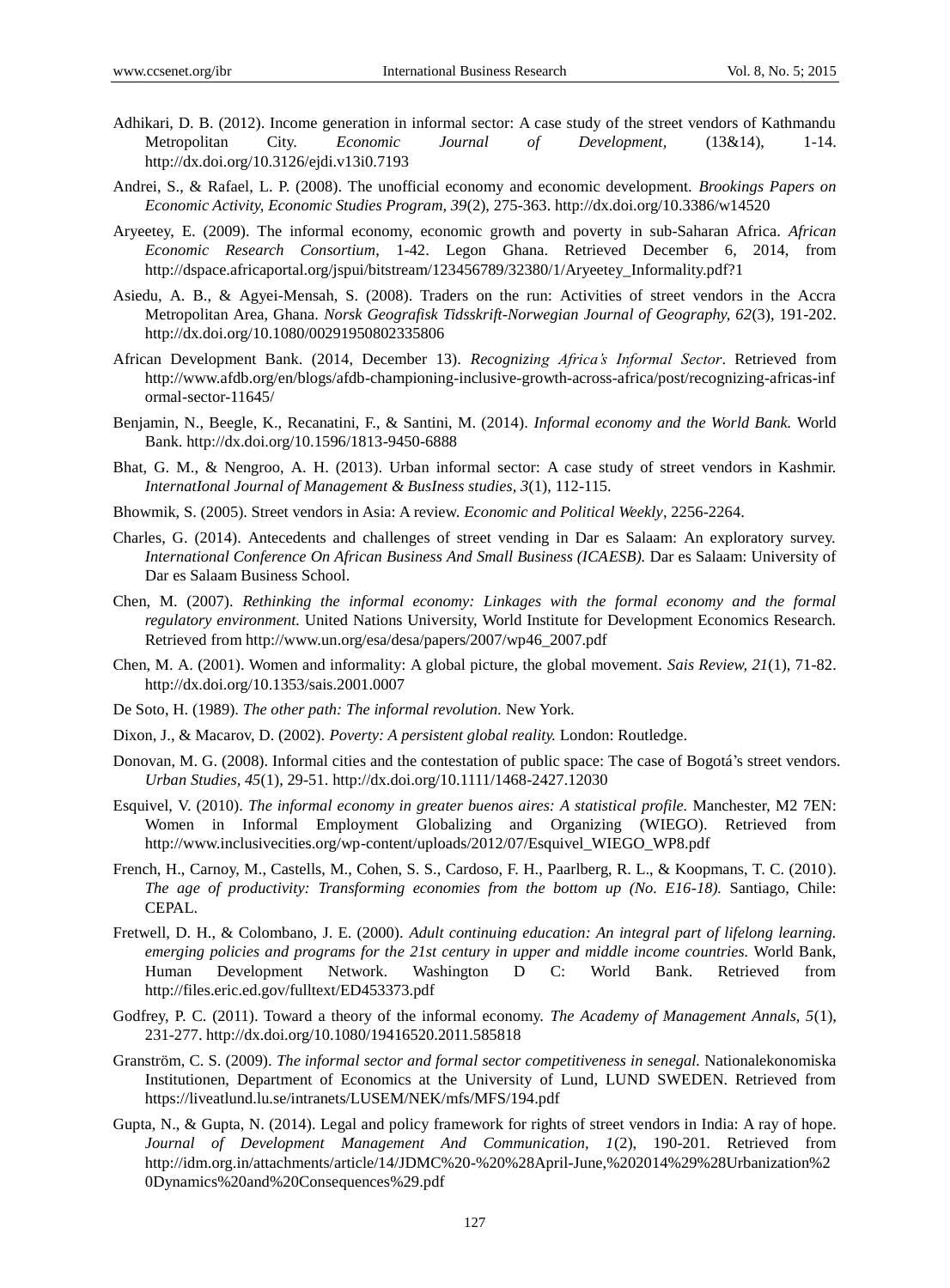- Jütting, J. P., & Laiglesia, J. R. (2009). *Employment, poverty reduction and development: What's new?* Paris: OECD. http://dx.doi.org/10.1787/9789264059245-3-en
- Kachere, W. (2011). *Informal cross border trading and poverty reduction in the Southern Africa development community the case of Zimbabwe.* Unpublished Doctoral dissertation, University of Fort Harare Zimbabwe.
- Kar, S., & Marjit, S. (2009). Urban informal sector and poverty. *International Review of Economics & Finance, 18*(4), 631-642. http://dx.doi.org/10.1016/j.iref.2008.06.009
- Khan, M. (2009). *Governance, growth and poverty reduction.* United Nations, Department of Economic and Social Affairs. New York: Economic and Social Affairs. Retrieved December 15, 2014, from http://www.un.org/esa/desa/papers/2009/wp75\_2009.pdf
- Kusakabe, K. (2006). *Policy issues on street vending: An overview of studies in Thailand, Cambodia and Mongolia.* International Labour Office. Retrieved from http://www.ilo.org/wcmsp5/groups/public/---asia/---ro-bangkok/documents/publication/wcms\_bk\_pb\_119\_ en.pdf
- Largas Falla, A. (2013). Legal empowerment of informal workers: Alternative models of regulation for street vendors in Bogota, Colombia. In A. M. Vargas Falla (Ed.), *Legal empowerment of informal workers: Alternative models of regulation for street vendors in Bogota, Colombia.* Retrieved from http://lup.lub.lu.se/luur/download?func=downloadFile&recordOId=3954825&fileOId=3954828
- Liimatainen, M. R. (2002). *Training and skills acquisition in the informal sector: A literature review.* Geneva: International Labour Office. Retrieved December 18, 2014, from http://www.ilo.org/wcmsp5/groups/public/---ed\_emp/---ifp\_skills/documents/publication/wcms\_104010.pdf
- Lyons, M. (2013). Pro-poor business law? On MKURABITA and the legal empowerment of Tanzania"s street vendors. *Hague Journal on the Rule of Law, 5*(1), 74-95. http://dx.doi.org/10.1017/S1876404512001030
- Lyons, M., & Msoka, C. (2007). *Micro-trading in urban mainland Tanzania: The way forward.* Final Report. Dar es Salaam, Development Partners" Group on Private Sector (DPG-PSD/Trade), Development Consulting Services. Dar es Salaam: Development Consulting Services.
- Lyons, M., & Msoka, C. (2009). The World Bank and the African street: (How) have the doing business reforms affected Tanzania"s micro-vendors? *Urban Studies, 47*(5), 1079-1097. http://dx.doi.org/10.1177/0042098009353075
- Maliyamkono, T. L., Mason, H., Mugoya, P., Mutakyahwa, R. G., & Osoro, N. (2012). *Transforming the informal sector (How to overcome the challenge).* Dar es Salaam: ESAUP.
- Mensah, P., Yeboah-Manu, D., Owusu-Darko, K., & Ablordey, A. (2002). Street foods in Accra, Ghana: How safe are they? *Bulletin of the World Health Organization, 80*(7), 546-554.
- Misati, R. N. (2010). The role of the informal sector in investment in Sub-Saharan Africa. *International Entrepreneurship and Management Journal, 6*(2), 221-230. http://dx.doi.org/10.1007/s11365-010-0147-y
- Mitullah, W. V. (2003). *Street vending in African cities: A synthesis of empirical finding from Kenya, Cote D'Ivoire, Ghana, Zimbabwe, Uganda and South Africa.* Washington, DC: World Bank. Retrieved November 30, 2014 from http://hdl.handle.net/10986/9211
- Mlinga, R. S., & Wells, J. (2002). Collaboration between formal and informal enterprises in the construction sector in Tanzania. *Habitat International, 26*(2), 269-280. http://dx.doi.org/10.1016/S0197-3975(01)00048-0
- Msoka, E. (2013). Do entrepreneurship skills have an influence on the performance of women owned enterprises in Africa? Case of micro and small enterprises in Dar es Salaam, Tanzania. *International Journal of Business, Humanities and Technology, 3*(3), 53-62.
- Mugoya, P. (2012). The informal retail trade sub sector in Tanzania: Size, tax potential and poverty reduction. In Maliyamkono (Ed.), *Transforming the informal sector' (How to overcome the challenges)* (pp. 67-102). Dar es Salaam: ESAURP.
- Muiruri, P. (2010). *Women street vendors in Nairobi, Kenya: A situational and policy analysis within in a human rights framework.* Addis Ababa: OSSREA.
- Ndhlovu, N. P. (2011). *Street vending in Zambia. A case of Lusaka District.* Unpublished masters dissertation, Institute of Social Studies (ISS) The Hague, The Netherlands. Retrieved January 2, 2015, from